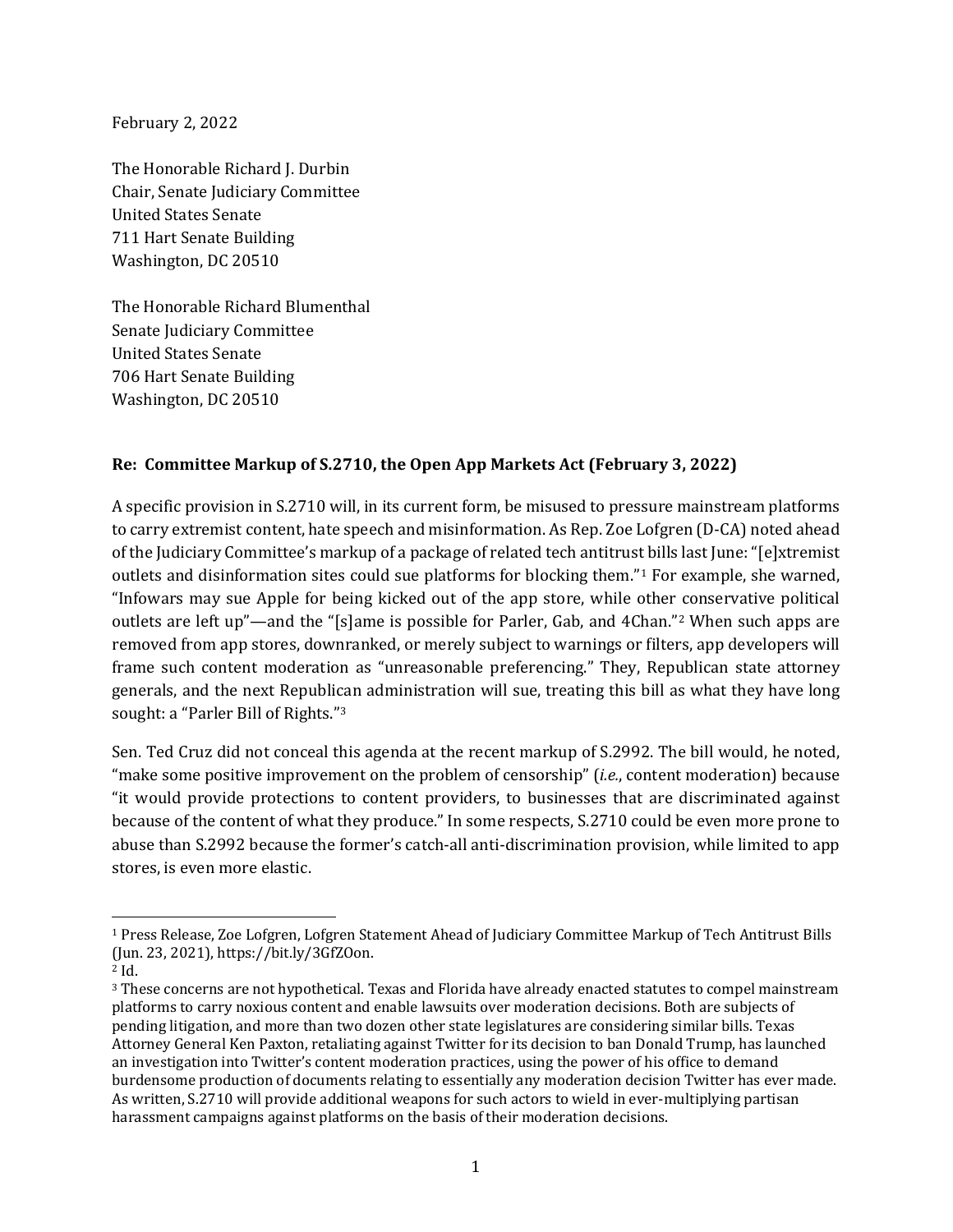Under Section 3(e), a "Covered Company shall not provide unequal treatment of Apps in an App Store through unreasonably preferencing or ranking the Apps of the Covered Company or any of its business partners over those of other Apps." For example, after January 6, Google removed the Parler app from its store for failing to adhere to the app store's content moderation policies. Under S.2710, Parler could have argued that Google was favoring YouTube (its own app) or Facebook (Google's business partner) over the Parler app. Similarly, InfoWars might allege that its exclusion from the Google, Apple and Amazon app stores is "unreasonable" because other apps from Covered Companies' "business partners" (however defined) found on those stores also contain objectionable content, *e.g.*, organizing for the January 6 insurrection. In both cases, the covered platforms would insist that they had removed these apps for editorial reasons, not self-prefencing. But plaintiffs would claim that, while the bill defines "unreasonably preferencing" to "include" "applying ranking schemes or algorithms that prioritize Apps based on a criterion of ownership interest by the Covered Company or its business partners,"[4](#page-1-0) the term must mean *more* than that. By using the word "include," they will argue, Congress must have intended "unreasonably preferencing" to cover a broader panoply of harms than self-preferencing alone.

Developers of apps removed from app stores for violating policies will always be able to argue that any justification provided was pretextual—pointing to examples of other apps not subject to the same content moderation decisions despite carrying supposedly equivalent content. By allowing such plaintiffs to frame such allegedly disparate treatment as "unreasonable preferencing," Section 3(e) invites endless litigation over content moderation. Whether claims based on content moderation would ultimately fail under either the First Amendment or Section 230 is immaterial; the goal of such lawsuits is not necessarily to win in court. Rather, plaintiffs will likely be able to impose the high cost of litigating these fact-specific disputes at least as far as summary judgment. This will allow them to obtain confidential information during discovery that they can portray as "evidence" of "anticonservative bias" as part of a broader culture war (and fundraising appeals). It is also likely to discourage platforms from engaging in content moderation to address issues such as disinformation or hate speech, in order to avoid the risk of such litigation.

The most effective way to prevent abuse of this provision would be the following amendment to Section  $3(e)(2)(A)$ :

(e) Self-Preferencing In Search.—

(1) IN GENERAL.—A Covered Company shall not provide unequal treatment of Apps in an App Store *through ranking schemes or algorithms that* unreasonably preferencing*preference* or ranking the Apps of the Covered Company or any of its business partners over those of other Apps *based on a criterion of ownership interest by the Covered Company or its business partners*.

<span id="page-1-0"></span> $4$  S.2710 § 3(e)(2)(A).